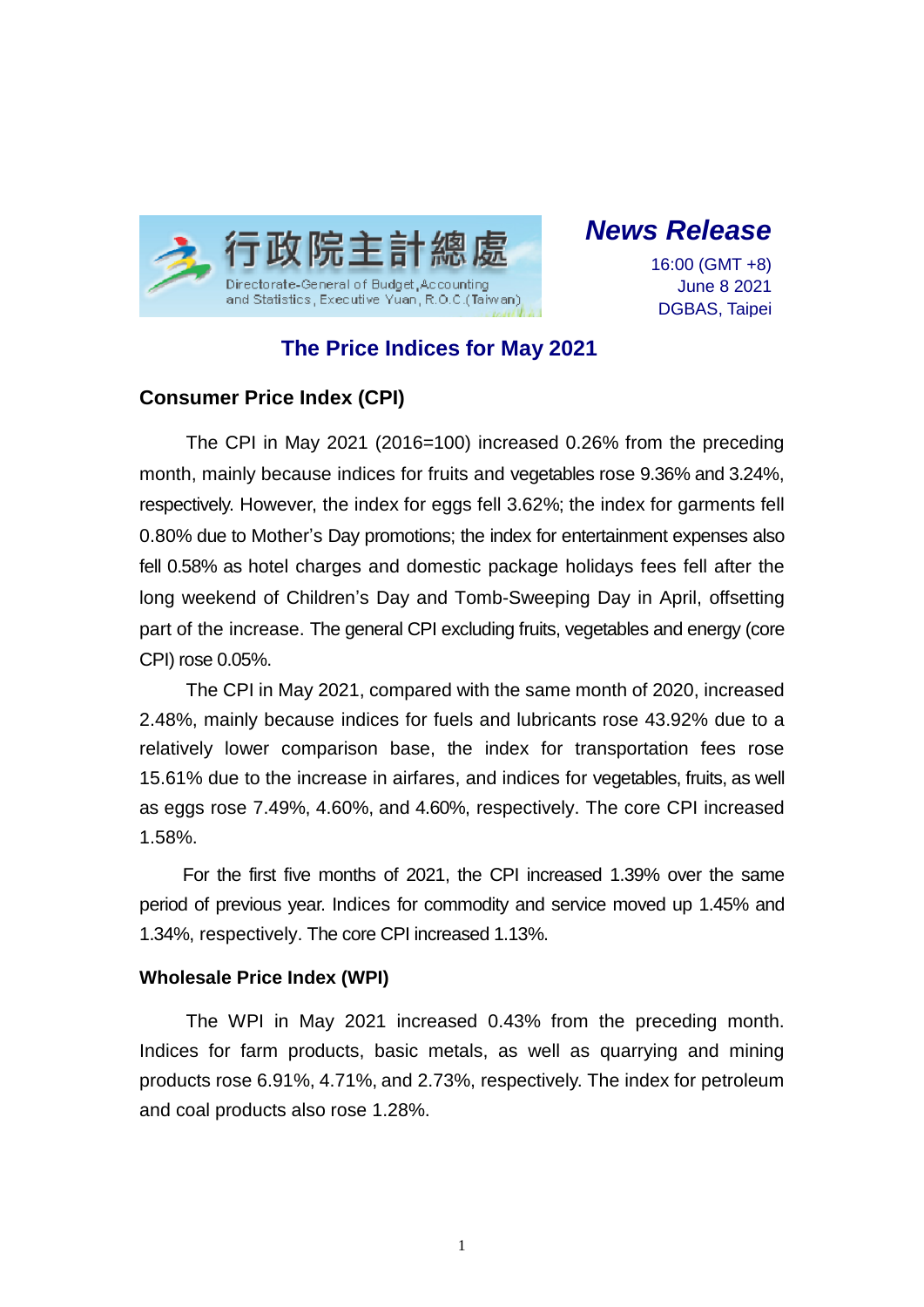The WPI in May 2021, compared with the same month of 2020, increased 11.33%. Indices for petroleum and coal products, as well as quarrying and mining products rose 85.88% and 69.70%, respectively. The index for basic metals also rose 36.68%. Moreover, the index for chemical material, other chemical products and pharmaceuticals rose 34.24%. However, the NTD appreciated 7.28% against the USD, partly offsetting the increase. The price index for domestic sales excluding imports (DPI) increased 15.36%, import price index (IPI) and export price index (EPI) also rose 13.24% and 6.95%, respectively.

For the first five months of 2021, the WPI increased 4.79% over the same period of previous year. The DPI, IPI, and EPI also rose 8.19%, 5.26%, and 1.90%, respectively.

#### **Producer Price Index (PPI)**

The PPI, the price index for products domestically produced, in May 2021 increased 0.72% from the preceding month. Indices for farm products, basic metals, as well as fabricated metal products rose 9.59%, 6.39%, and 2.19%, respectively. Moreover, the index for petroleum and coal products rose 1.61%.